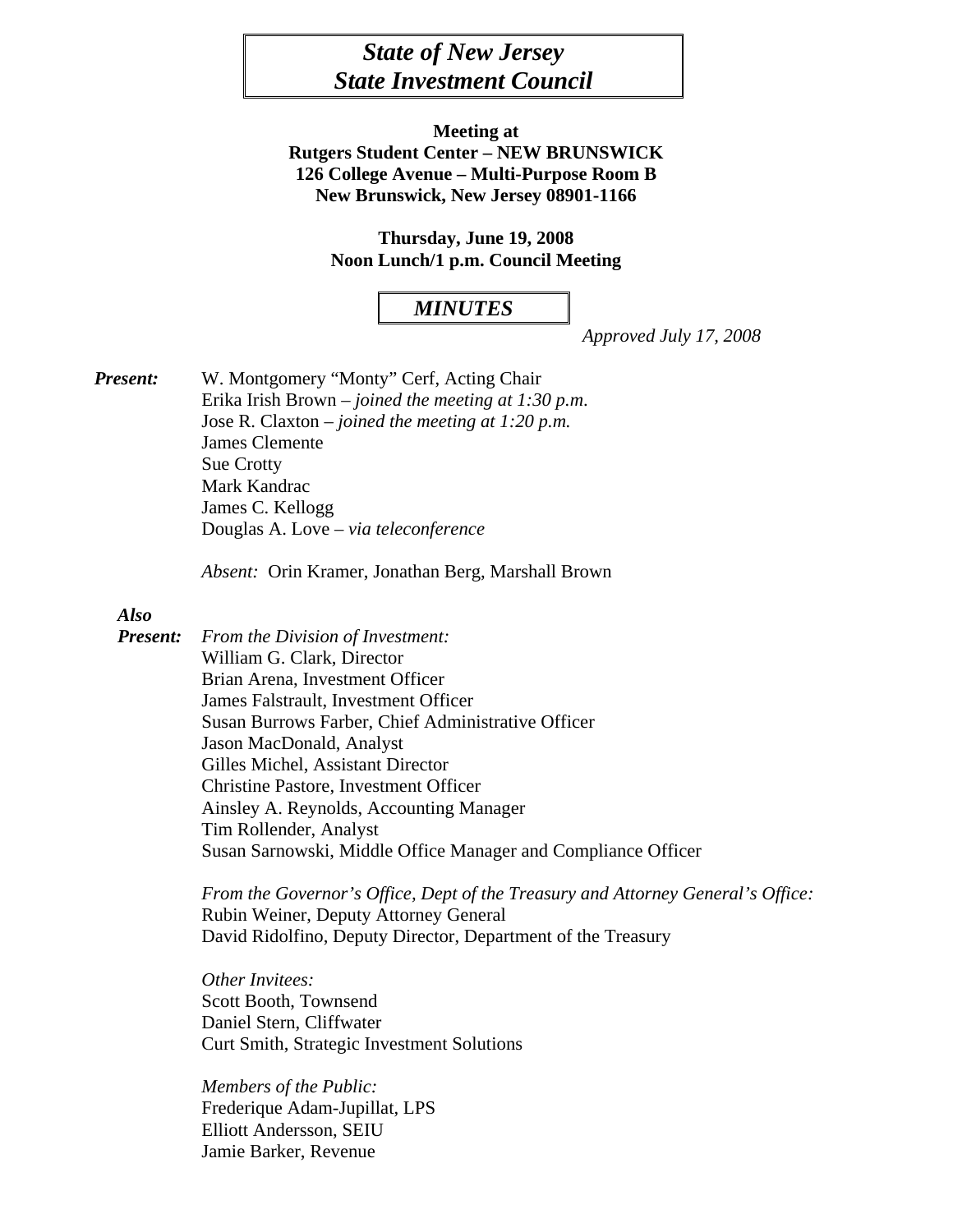### **State of New Jersey Contract Contract Contract Contract Contract Meeting June 19, 2008** *State Investment Council MINUTES*

Page 2

*Members of the Public, con't:*  Karin Bauer, DEP William Bauer Linda L. Brown, DOL Shirley Bryant, L&PS Vonda Brunsting, SEIU Dorothy Carl Adam Cataldo, Bloomberg Shaunelle E. Clark Sandy Coia Phyllis Coleman Clifford S. Cooper III, DOBI Mariann Curcio Paul P. Curcio Steven Dovidio, Revenue Steven Green, DOBI Shirley Huntley Reginald Jackson Jim Jameson, NJEA Sandra Johnson, DMVC Patricia Latimer JoAnn Marshall P.G. Maurer Wanda McEwen Tim McGuckin, NJEA Dusty McNichol*,* The Star Ledger Mitchell Mercer, DSS Anthony F. Miskowski, Member, CWA Local 1033 Barbara Montgomery Clayton Mull, SCREA Anne Marie Newman Doug Newsome, Babson Rodney Nichols Shameko K. Palmer, Revenue Joan Phillips Lisa Radcliffe, MVC Sam Smulyan James Shanley, Revenue Rodney Stevens

# *I. Call to Order*

The meeting was called to order at 1:02 p.m. by Council Member Monty Cerf, who entertained a motion for the Council's election of a Chair *pro tem* in the absence of Chair Kramer and Vice Chair Berg, who were unable to attend. Mr. Cerf was elected unanimously as Chair *pro tem* on a motion by Mr. Kellogg, seconded by Ms. Crotty.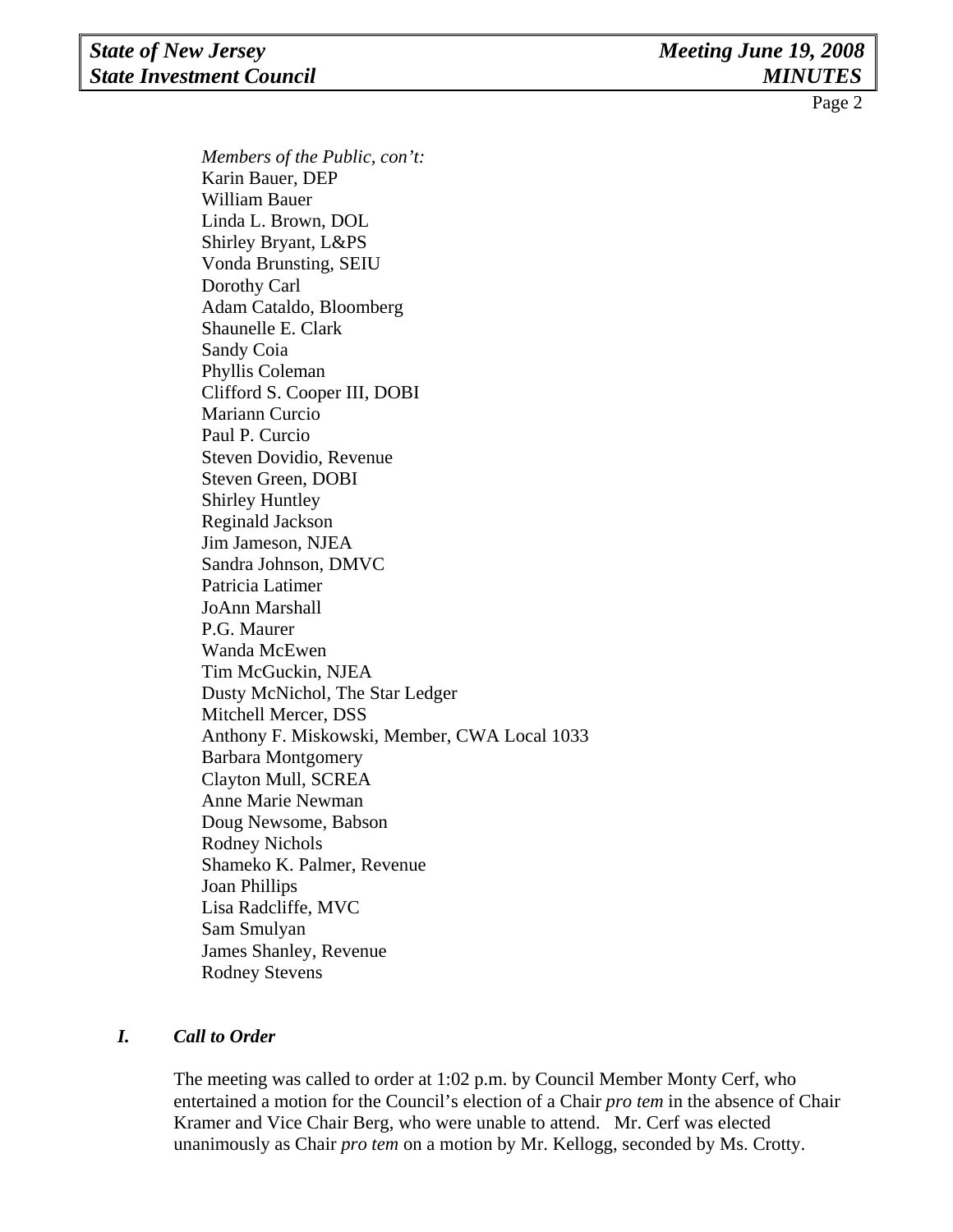#### *II. Notice of Meeting*

 Council Secretary Susan Burrows Farber reported that in compliance with the Open Public Meetings Act, *NJSA 10:4-1 et seq.,* notice of the meeting scheduled for June 19, 2008 was sent by mail deposited in the post office, by facsimile and email on June 2, 2008. A copy of the notice is on file as posted in the Division and sent to the Council, the **Times of Trenton**, **The Star-Ledger**, the **Bergen Record**, the **Courier Post**, and Secretary of State.

#### *III. Approval of Minutes*

The minutes of the regular meeting of the Council held on May 22, 2008 were approved unanimously on a motion by Mr. Kandrac, seconded by Mr. Clemente.

#### *IV. Committee Reports*

There were no committee reports.

#### *V. Pending Matters*

#### *A. Status of Proposed Amendments Filing*

Secretary Farber noted that proposed amendments to the Council's regulations governing Alternative Investments and other issues (N.J.A.C. 17:16-12.4, 43.1, 43.2, 45.2, 46.2, 69.9, 71.1, 71.2, 71.4, 90.1, 90.2, 90.4, 100.1, 100.2, 100.4) were filed with the Office of Administrative Law on March 20, and published in the April 21, 2008 issue of the *New Jersey Register.* The 60-day public comment period extends through June 20, 2008.

### *VI. New Business*

#### *A. Proposed Alternative Investments*

*1. Memorandum from Director Clark to the Council, dated June 13, 2008, entitled, "Proposed Hedge Fund Investment in Ironbound Capital Management L.P."* 

Mr. Stern of Cliffwater reported that the proposed commitment of \$75 million to the Ironbound Fund provided an opportunity for equity long/short investment in a global fund holding 50 percent of its assets outside the U.S. He said the fund had generated strong returns since its inception, and was based in Princeton.

*2. Memorandum from Director Clark to the Council, dated June 13, 2008, entitled, "Proposed Real Estate Investments in Morgan Stanley Real Estate Fund VII Global and TA Associates Fund IX."*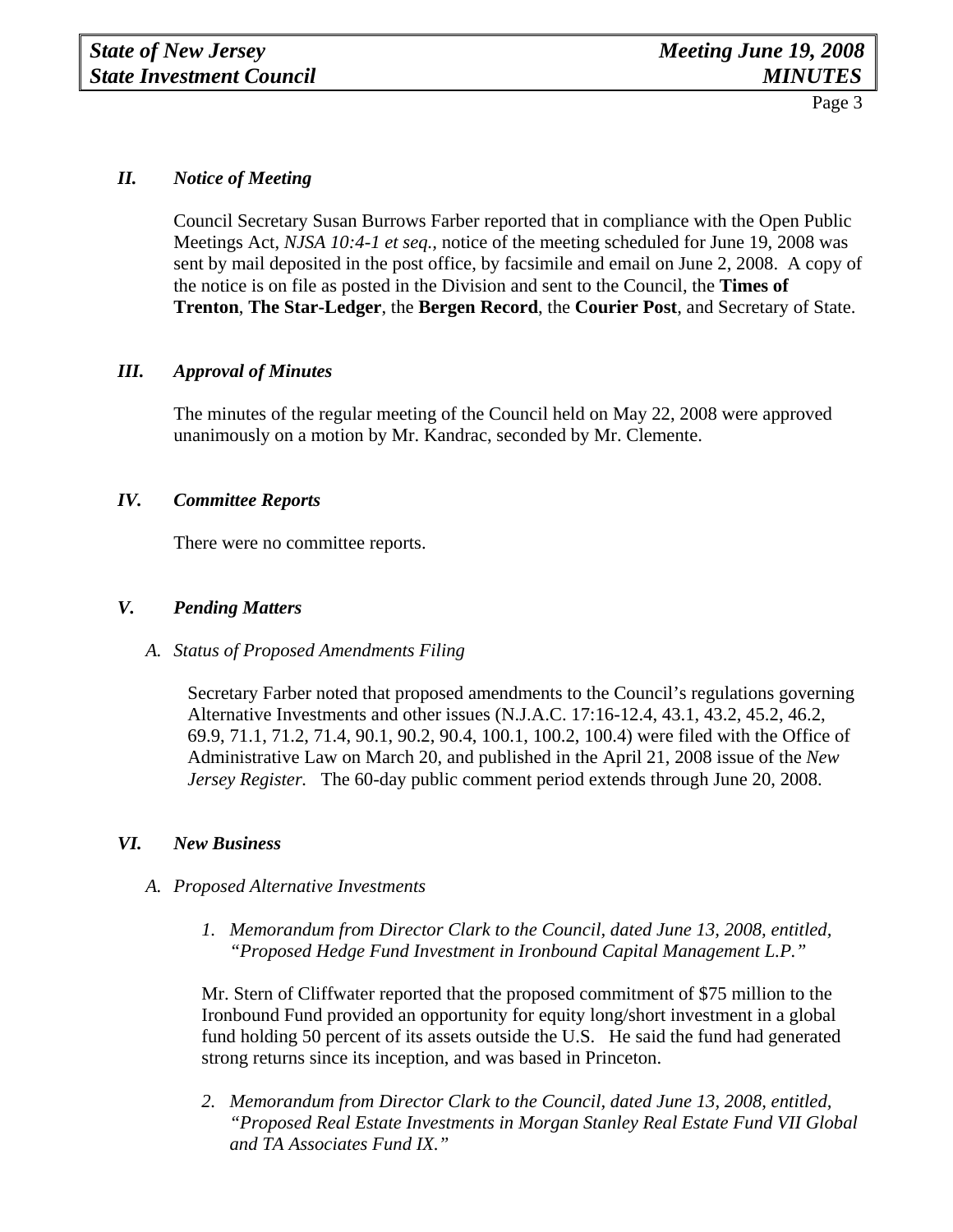Mr. Booth of Townsend reported the proposed commitment was \$150 million to this Morgan Stanley global opportunity fund, whose team has a strong 16-year track record supported by the depth and breadth of Morgan Stanley's real estate organization, including 950 professionals and investments in more than 30 countries. In response to a question from Mr. Kellogg, he said the hurdle rate for this fund was nine percent annually, a standard fee structure. Mr. Kellogg asked that future reports clarify whether the hurdle rates were annually based.

Mr. Booth said the proposed commitment of \$100 million to the TA Associates Fund IX represented a "re-up" commitment for the Division, which also committed \$100 million to Fund VIII. He said this is a U.S. value-added fund, which uses an extensive and informal network for sourcing and provides its own management. He said the hurdle rate in this case is tied to inflation.

*3. Memorandum from Director Clark to the Council, dated June 11, 2008, entitled, "Proposed Private Equity Investment in Fairview Capstone II-NJDOI Emerging Manager Separate Account."* 

Mr. Smith of Strategic Investment Solutions said the proposed \$100 million commitment to the Fairview Fund represented a "re-up" to the Division's first \$100 million allocation to this fund, which is focused on biotech and healthcare. Mr. Kellogg questioned the fee structure for this fund of funds; Mr. Claxton noted that this was a private equity fund of funds and that the distinction was important. Mr. Cerf said the value of such a fund was that it allowed the Division to invest in a part of the market it otherwise couldn't reach, justifying an additional fee. Director Clark noted also that the Division had veto rights. Mr. Kellogg said he was satisfied with the explanation, and asked that future reports clarify the term "carry."

### *B. For the Approval of the Council*

*1. Memorandum from Director Clark to the Council, dated June 10, 2008, entitled, "Approval of Proposed Changes to the State Investment Council Regulations for Filing with the Office of Administrative Law."* 

Director Clark said the proposed amendments would strengthen the investment opportunities available to the Pension Fund in three important ways. First, the amendments would permit the Fund to purchase bank debt in between the investmentgrade and high-yield options allowed under current regulations; such debt often offers competitive yields with lower risk than traditional high-yield bonds. Secondly, the amendments would allow non-convertible preferred stock purchased by the Fund to be more appropriately applied to bond, rather than equity allocations. Thirdly, he said the amendments would grant the ability to use credit default swaps only to hedge risk that already exists in the portfolio.

*(Dr. Love left the teleconference connection at this time)*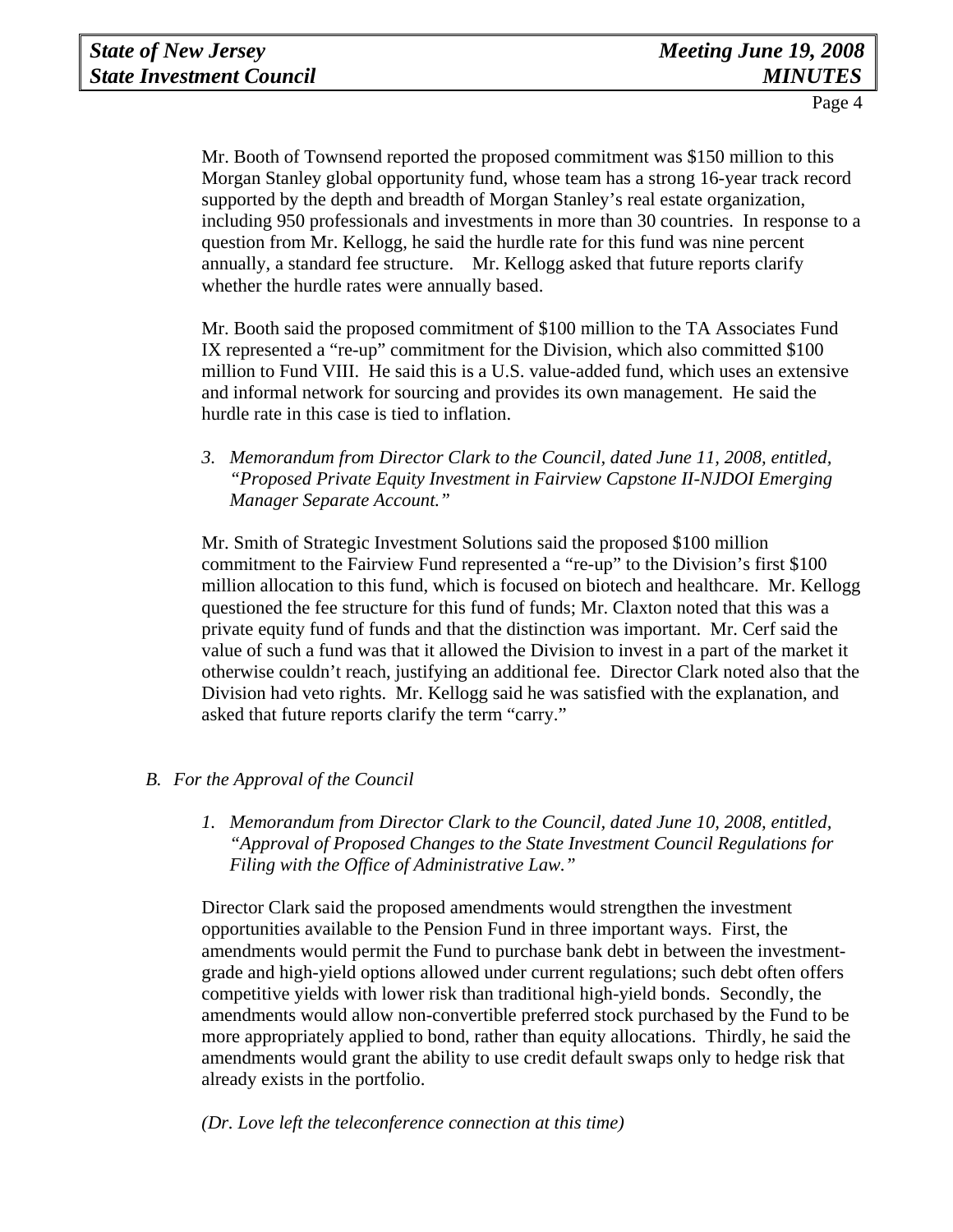In response to a question about overall risk from Ms. Brown, Director Clark said nonconvertible preferred stock purchases, if lower than investment grade, would be applied toward the small permissible bond allocation for this type of investment.

Mr. Cerf questioned whether most non-convertible preferred stock is issued by financial institutions. Director Clark said this was true most recently, and so such purchases by the Division would be limited by the usual diversification goals. A brief discussion of counterparties and collateralized obligations followed.

The amendments were approved unanimously on a resolution moved by Mr. Kellogg, seconded by Mr. Claxton. The resolution as read stated, "Be it resolved that the State Investment Council hereby approves proposed amendments to N.J.A.C. 17:16-12, 13, 14, 15, 16, 19, 23, 24, 40, 41, 44, 46, 58, 63 and 69. The Council hereby authorizes the Director of the Division of Investment to submit the attached proposals to the Office of Administrative Law for publication and public comment, and hereby delegates to staff of the Council and the Division of Investment the authority to make revisions to the proposal as required and as shall be made upon the advice of the Attorney General. This resolution shall take effect immediately." The quorum present included Mr. Kellogg, Mr. Claxton, Mr. Kandrac, Ms. Brown, Mr. Cerf, Ms. Crotty and Mr. Clemente.

### *2. Acceptance of the annual report for Calendar and Fiscal Year 2007.*

Director Clark noted that the delay in releasing the annual report came from a need to modify some accounting and reporting practices in order to provide a more complete and accurate report, and that the resulting report would be used as a template going forward allowing a much faster turnaround. Mr. Cerf commended the report for its thoroughness. It was noted that the audited financials were a part of the annual report, and that it would be posted to the Division's website. The Council voted unanimously on a motion by Mr. Claxton to submit the report as an official report of the Council to the legislature, with a second by Mr. Kandrac.

Mr. Kellogg asked that with the wind-down of the fiscal year that individual presentations be offered at future Council meetings offering a detailed look at the types and strategies behind specific classes of investments. Mr. Claxton added that such a presentation on hedge funds would be valuable in assessing whether we are where we want to be. Director Clark endorsed the idea.

# *C. For the Information of the Council*

1. Memorandum from Chief Administrative Officer Susan Burrows Farber to the Council, dated June 13, 2008, entitled "Corporate Governance and Legislative Update."

The memo was noted without discussion.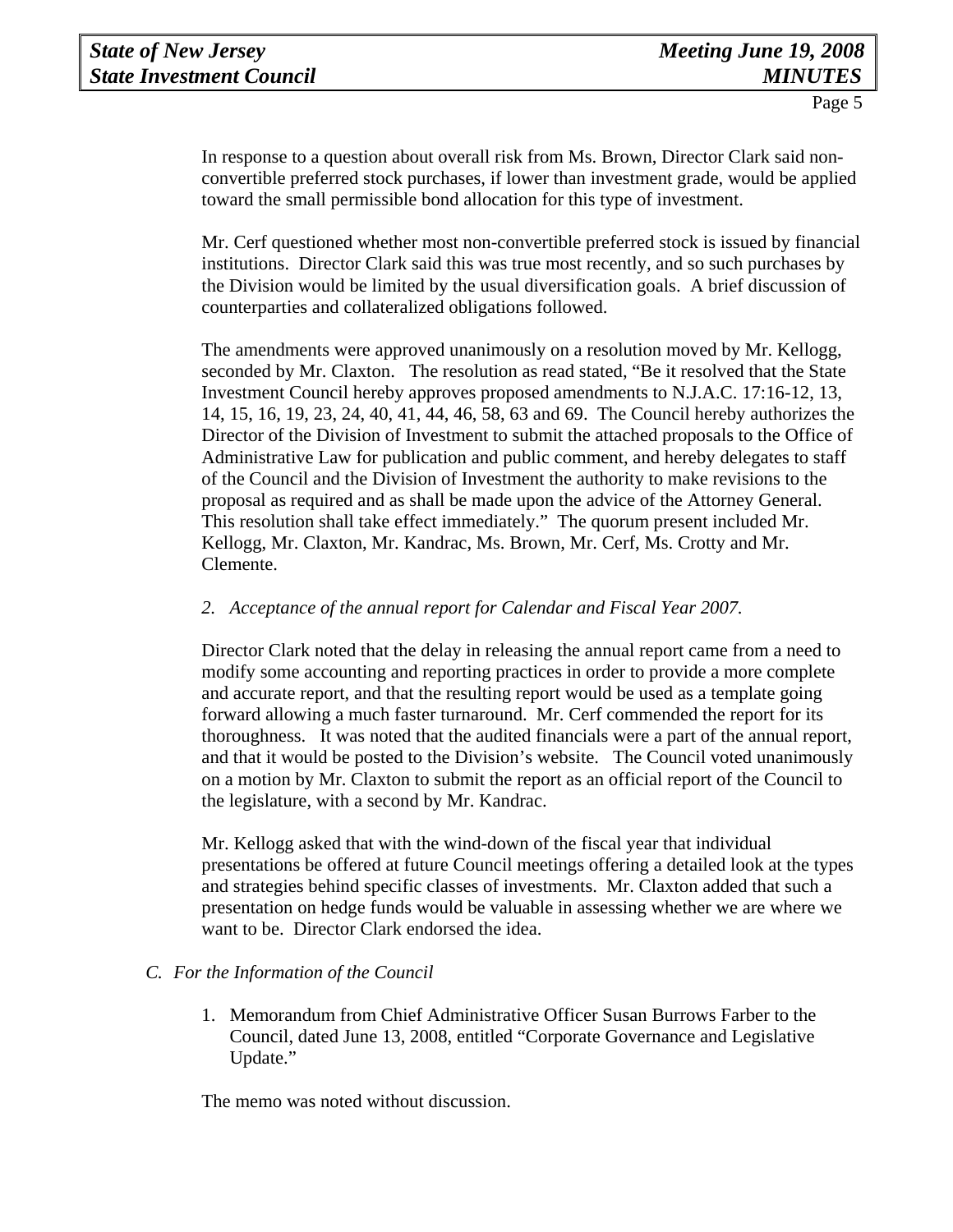2. Memorandum from Chief Administrative Officer Burrows Farber to the Council, dated June 13, 2008, entitled "Investment News Clips for June 2008 Council Meeting."

The memo was noted without discussion.

### *VII. Reports of Director Clark*

*A. Memorandum from Director Clark to the Council, dated June 13, 2008, entitled "Investment Reports."* 

Director Clark noted that overall Fund performance was up 1.9 percent for the fiscal year to date through May 31, 2008, and this compared favorably to the market, and especially a published report that the average public pension fund was up only .05 percent through the end of May. He said that individual portfolios were showing a strong performance relative to the market overall. In particular, he noted that although Domestic Equities were down 2.37 percent, the market benchmark was down 4.86 percent for the same period; Fixed Income results were up 9.0 percent, compared with 6.3 percent for the market benchmark; and the International Portfolio was down 1.1 percent, versus a negative 3.5 percent for its benchmark.

 Investment Officer Arena said May had been a strong month for common stocks, and that the Equity Portfolio's underweight position in the financial sector continued to help overall performance. Mr. Cerf asked why the Fund used puts for hedging when it did not have tax considerations; Director Clark said this applied to rolling profits only, and helped serve as insurance against larger market shocks. Mr. Kellogg asked why the Citigroup and Merrill Lynch preferred stock purchases were reported in the equity portfolio when they behave more like bonds. Director Clark said the Division had footnoted these investments for that reason, and was assessing the best way to report them. Mr. Kellogg suggested that preferred stocks be described as "mandatory convertibles" when this condition applied.

 Investment Officer Michel said the International Portfolio was supporting a shift toward domestic bonds, in the belief that inflation risk was a lot lower in Europe than in the U.S.

Director Clark said the Fixed Income Portfolio had slowed its purchase of corporate bonds.

 He offered a clarification to press reports about the Division's recent purchase of Lehman stock, noting the investment was minor and financed by the sale of other financial sector stocks because the Lehman price was attractive. Director Clark noted that Division trades are not routinely discussed with anyone outside the Division, including Council members, as a matter of policy.

 Director Clark also reported that a Request for Proposals had been issued for a global custodian, and that consolidating the Division's banking and custodian services with one custodian would offer greater operational and reporting efficiencies. He said the transition process would be completed by the end of March 2009 at the earliest. In response to a question from Mr. Kandrac, Director Clark said the custodian's contract would be up for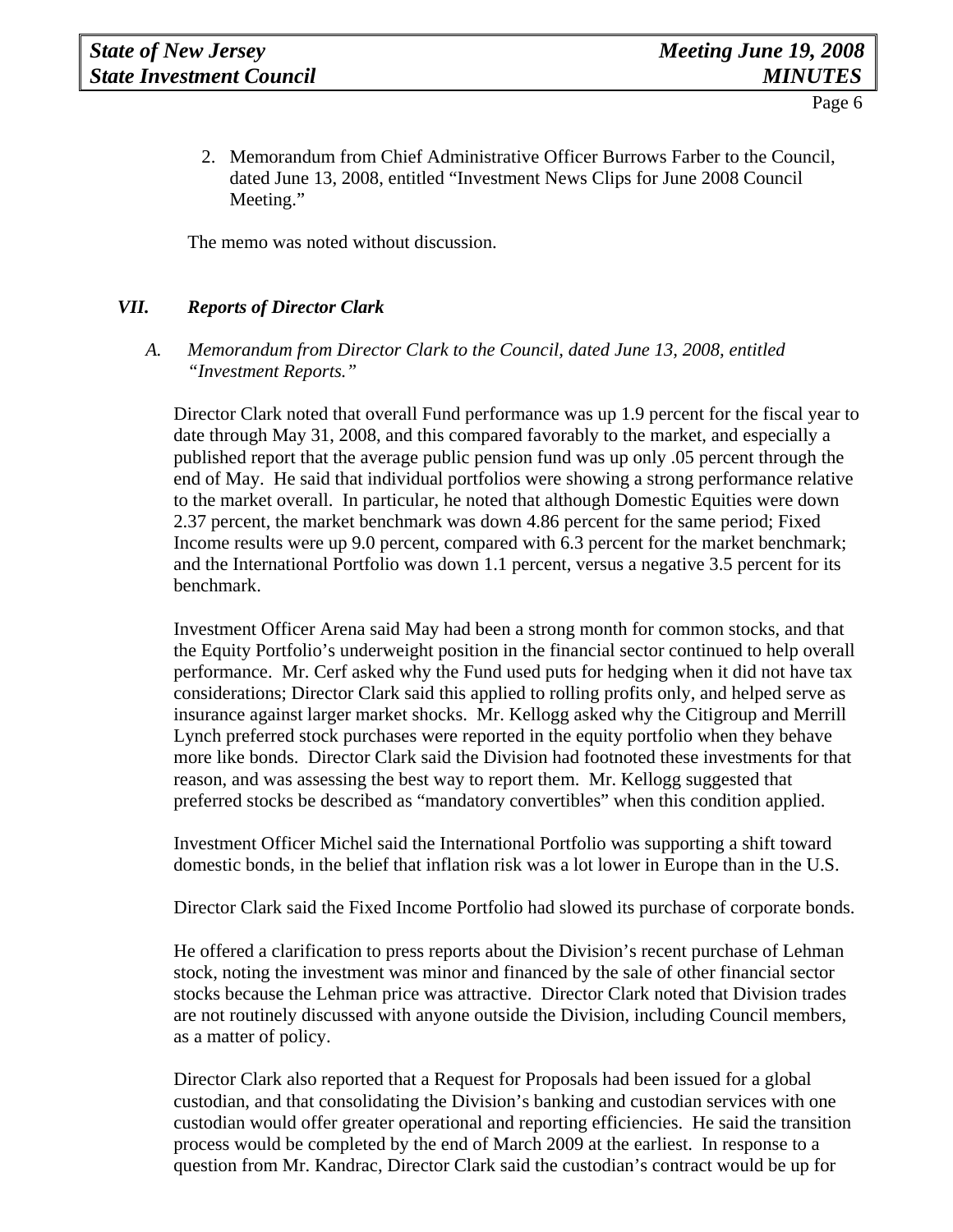renewal after five years, with two, one-year renewals possible at the option of the Division. He said an earlier termination of contract was also possible at the Division's option.

 He reported that the Division had received and was reviewing four proposals for an external Auditor. Also, that the Division had received some 140 bids in its search for Small Cap Equity managers, and a recommendation could be expected by September.

 Mr. Kellogg offered a warning on alternative energy investments, suggesting that many primary investors had unrelated motives for supporting these investments and so didn't care about loss.

 Director Clark offered a handout in support of a question raised by the public at the last meeting, and noted that the Division had received \$208 million to date from its participation in class action and direct legal suits. He noted that \$63 million in net proceeds from the Division's lawsuit against Tyco would be received by the end of June. He also noted that the state's annual pension fund contribution of \$1 billion was also due by the end of June.

### *VIII. Public Comment*

Three audience members who had submitted speaker request forms prior to the meeting were invited to address the Council.

Mr. Anthony Miskowski asked to present comments for himself and Dr. Mary Ann Mesics, who was not present. He offered his congratulations to Chair Kramer on his reappointment by the Governor to the Council, and thanked Director Clark for the class action settlement information.

In response to Mr. Miskowski's several questions, Director Clark said the chair is selected by the Council every September; that the division of the recent Lehman investment between common and preferred stock was at the discretion of the issuer; that the Division was told at the time of the purchase that there was not a sovereign wealth fund among the private investors in the Lehman issue; and he explained that a fund recently redeemed as reported on one exhibit hadn't been performing to Division expectations, and that the gain reported on the redemption was net of management fees.

Mr. Steve Green thanked Mr. Kellogg for posing regular questions on fees. Mr. Green suggested that the Division should own a meaningful amount of precious metals as a hedge against inflation. He also questioned whether paying a hurdle rate of eight percent was wise with inflation estimates running as high as 10 to 12 percent. Ms. Crotty noted that the Fund views things in long-term cycles and that the size of the Fund precluded frequent movement around any changing target. A brief discussion followed on how the Division values various investments.